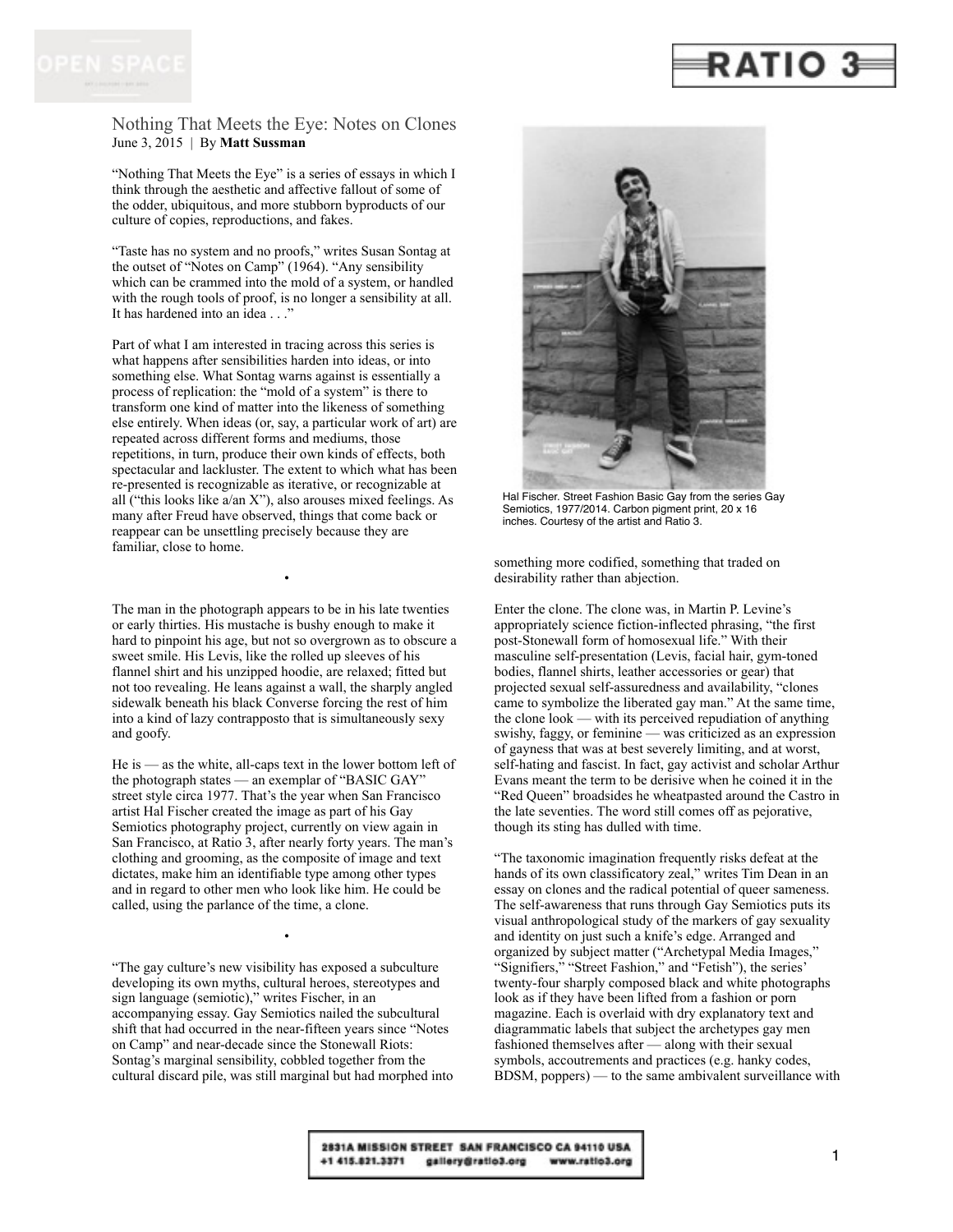

## RATIO



The gay clone, illustrated.

which Ed Ruscha rounded up Los Angeles gas stations and parking lots.

The academic frame of image and text Fisher put around these "myths, cultural heroes, stereotypes and sign language" creates a second-order index. Just as a red handkerchief in a rear pocket is no longer just a red handkerchief if worn on the left by a gay man, Fischer's photograph and gloss of said handkerchief (in black-and-white, no less) simultaneously foregrounds the object and the practice while leaving only the "gay man" fully in view. Gay Semiotics preached to the choir in an outsider's language, re-estranging that which cruising the streets and the backrooms of bars — behaviors and rituals that created "a form of homosexual life" — had made re-familiar.

•

An opinion piece in The Advocate from a few years back wonders if the clone has remained a constant aspect of gay culture, even if its outward appearance has changed over time. Dean's psychoanalytic reading of the clone (following Leo Bersani's) arrives at a similar conclusion by a different route, positing the clone as a timeless ideal that can ultimately illuminate our understanding of difference. I find the historical materialism at the core of the former thesis more compelling than the liberation promised by the latter. Dean's argument is far more finessed, but I am more interested in what is taken up and what is left behind.

One of the most fascinating parts of the Ratio 3 exhibition are the large vitrines filled with printed matter from Fischer's archive, among other sources, which shows the many ways in which Gay Semiotics has been cloned throughout its existence. Initially installed at San Francisco's Lawson de Celle Gallery (there's a photo of Harvey Milk dropping by to check out the exhibition), the series was then reproduced in a

mail-order book, with individual images also available for purchase as postcards, packaged in the same brown paper used to cocoon explicit material. Scanning the ephemera, I realized that I had first come across Fischer's work as an illicit copy, on a club flyer that repurposed one of the photographs to sassy effect.

At the packed opening for Gay Semiotics a friend and I remark on how Fischer's subjects — especially the men in the "Street Fashion" section — look like any number of gay men who you see perched with their laptops in Mission cafes or crowding The Eagle during the beer bust. The men who show up in my Facebook feed in photos acquaintances post of long nights out or group hikes in Marin are now staring at me from the gallery's tall, white walls.

•

When I get home I re-read Johnny Ray Huston's essay about the late San Francisco filmmaker Curt McDowell. McDowell arrived at the SF Art Institute close to the Summer of Love but he didn't need it; he was already such a fantastic pervert, so clear about who and what he wanted. Johnny writes about Curt's movies — their corona of desire, the messy hunger that drives them — but he's also writing about his own desire vis-a-vis a new form of gay semiotics: "I thumb an app and see a dozen guys who resemble Curt, lined up in rows. None of them are like him. They list their interests as selling points, presenting curated lives. A vintage San Francisco look is still available, but the facsimiles of thrift-store finds of 1971 are hundreds times more expensive today. I draw strength from the fact that pleasure and truth are still free."

If, as Dean and Bersani would have it, clones make good on the possibility of repetition with a difference, then what difference is registered by the reappearance of gay semiotics now, among the affected vintage aficionados Huston scrolls past on his smartphone? Or in the graphic design sensibilities